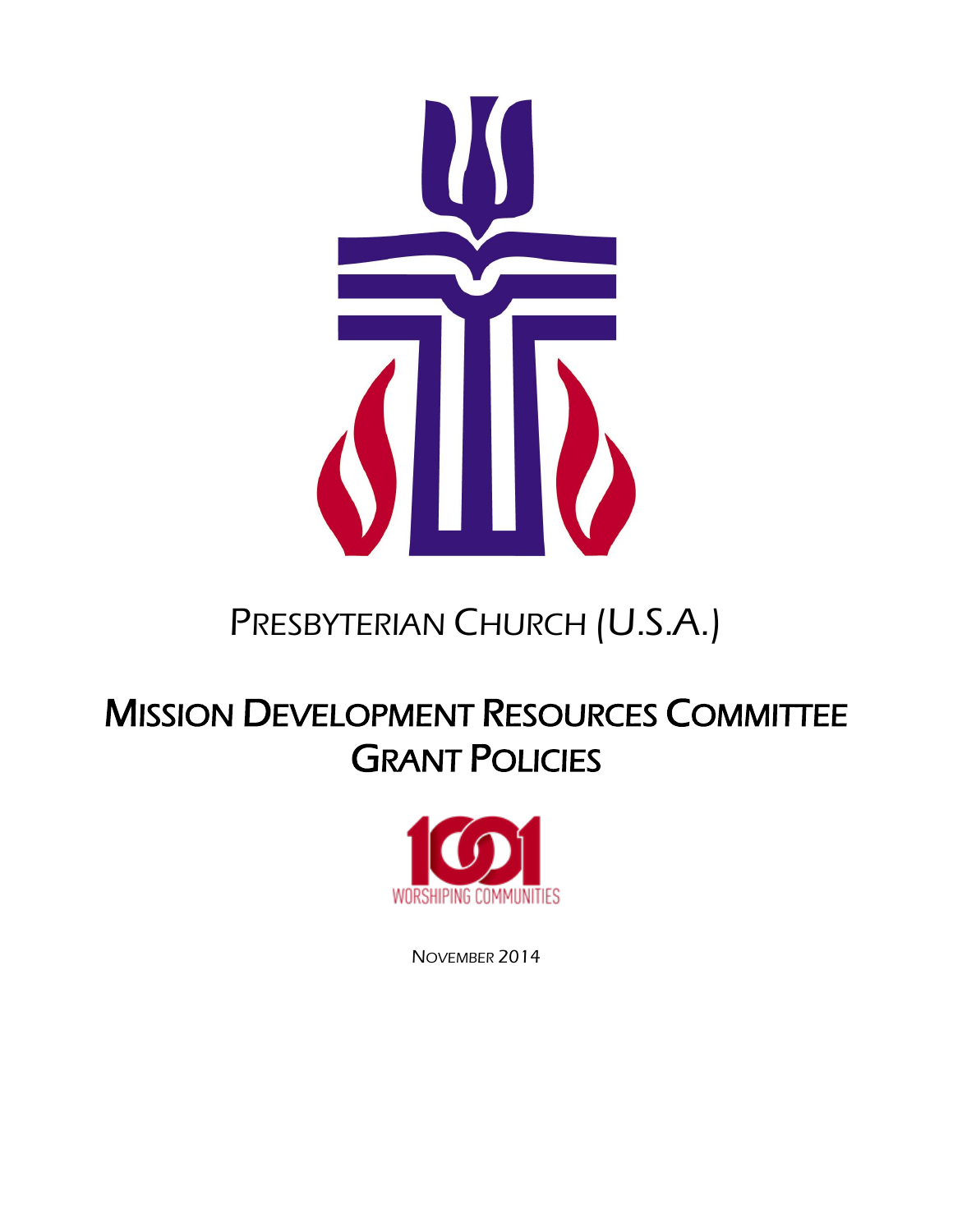### **PAGF**

| $2 - 4$ |
|---------|
|         |
|         |
| $4-5$   |
|         |
|         |
|         |
|         |
|         |
|         |
|         |
|         |

For information, please contact:

| Tim McCallister, Associate                        | Tim.McCallister@pcusa.org |
|---------------------------------------------------|---------------------------|
| Mary Oxford, Administrative Assistant             | Mary.Oxford@pcusa.org     |
| The Office of Mission Program Grants              |                           |
| Racial Equity & Women's Intercultural Ministries  |                           |
| <b>Presbyterian Mission Agency</b>                |                           |
| Presbyterian Church (U.S.A.)                      |                           |
| 100 Witherspoon Street                            |                           |
| Louisville, KY 40202-1396                         |                           |
| (888) 728-7228, Ext. 5230 (Tim), Ext. 5251 (Mary) |                           |
| Fax # (502) 333-7251                              |                           |

Applications and resources are available through the Mission Program Grant web site at https://www.presbyterianmission.org/ministries/1001-2/mission-program-grants/

## **POLICIES**

## **Preamble**

Jesus Christ commands his disciples to go into the world, preaching the good news and living a life that exhibits love for God, neighbor and self (Matthew 28:19-20). Grants are made available for organizing new worshiping communities and supporting presbytery efforts to build the capacity to continually transform existing congregations. Support for these faithful responses by the Presbyterian Church (U.S.A.) is, itself, obedience to Jesus Christ. It is an expression of the mission of the church to go into the world, sharing the Good News.

Grants are intended to be for short-term, start-up, and supplemental operating support for projects which meet the eligibility criteria, have been well researched and planned, and demonstrate that they have a reasonably good chance of meeting their goals and objectives. Projects that are not well conceived may be denied funding even in years when there may be unexpended funds.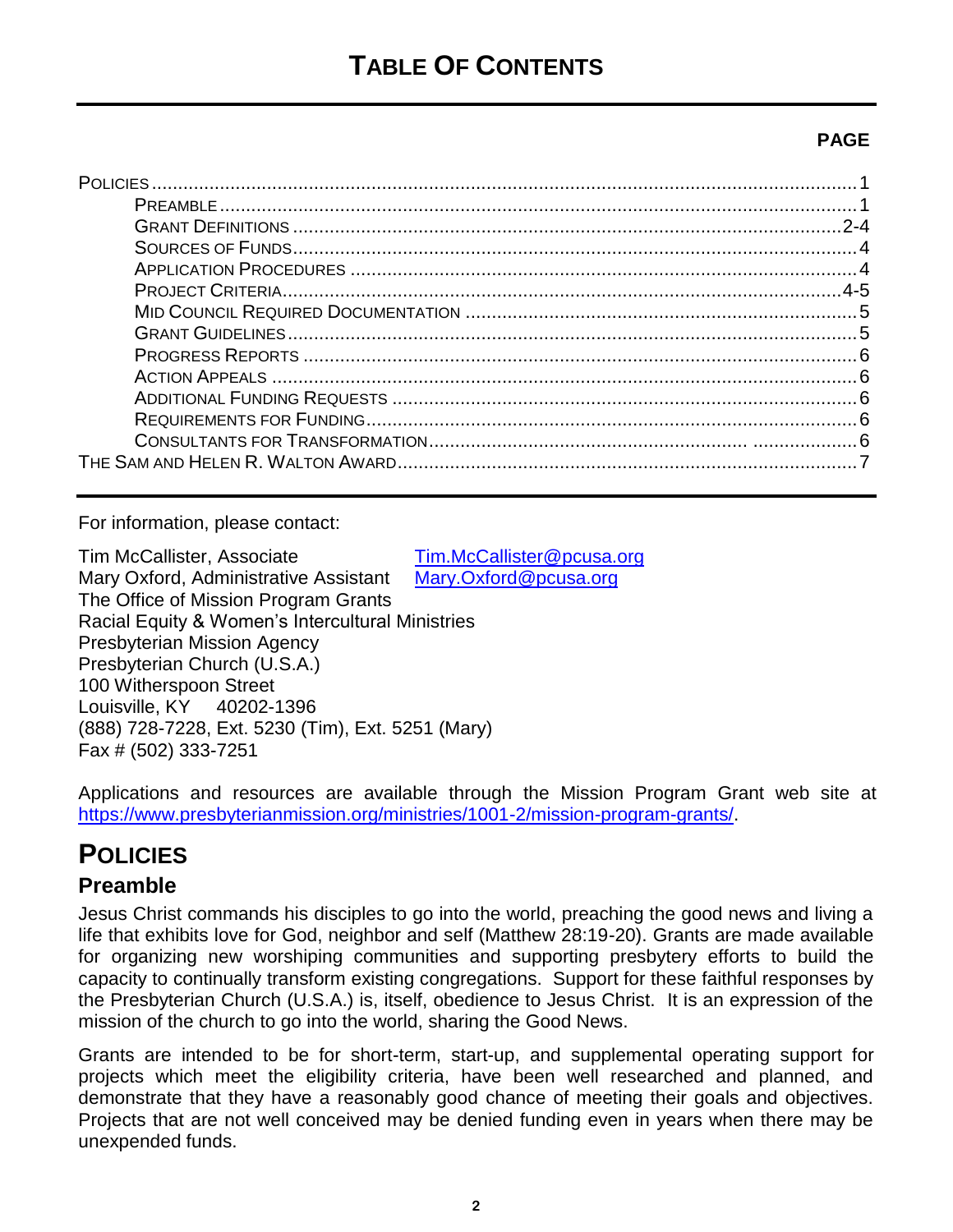## **Grant Definitions**

**New Worshiping Community (NWC) Grants** (For the purpose of this grant process New Worshiping Community is defined as a community that may or may not have an ultimate goal of growing into a viable and sustainable new congregation).

These grants are intended to support new worshiping communities that are related to the Presbyterian Church (USA), located within the United States and Puerto Rico and ordinarily established no earlier than July 2010.

These grants are designed to encourage the birth of new worshiping communities through congregations and presbyteries rather than to fund the expansion or support of existing congregations or programs.

#### **New Worshiping Community Definition**

- **New**
	- o **Seeking to make and form new disciples of Jesus Christ**

*NWCs witness in word and deed (1 John 3:18), continuing Jesus' own mission of discipling, feeding, teaching, healing, welcoming, crossing boundaries, and proclaiming God's coming realm. Those with new and renewed faith join the Spirit's transforming work in the world.*

#### o **Taking on varied forms of church for our changing culture**

*Living out the Gospel demands ministry which engages today's cultures (John 1:14). New ways of joining Christians together for contextual ministry will use current and historic ways of "being church" as springboards for creative innovation (Matthew 9:17).*

#### • **Worshiping**

o **Gathered by the Spirit to meet Jesus Christ in Word and Sacrament** 

*We seek to hear, come to believe, and are equipped to live the promises of God revealed in the scriptures of the Old and New Testaments. NWCs welcome new members of the body of Christ (1 Cor. 12:27) through Baptism and are nourished by Christ's spiritual presence in the Lord's Supper.* 

#### o **Sent by the Spirit to join God's mission for the transformation of the world**

*The Spirit impels us outward, so that worshipers participate in the redemption of the world in Christ (Col. 1:20). Therefore, the primary beneficiaries of the NWC are not its own members, but rather its community and world.* 

#### • **Community**

#### o **Practicing mutual care and accountability**

*We commit ourselves to love one another (John 13:34) in relationships of mutual care and accountability, as faithful disciples of the Lord Jesus Christ. Entrusting ourselves and the church to the Holy Spirit, we seek to grow to maturity in faith and life.* 

#### o **Developing sustainability in leadership and finances**

*As distinct yet connected expressions of the body of Christ, NWCs have local leadership arising from their own community of faith (Exodus 18:21). Pastoral leadership, facilities, and ministries are all appropriately structured in order to demonstrate good and faithful stewardship.*

**Mission Program Grants** – The following applications and supporting resources are available from the [Mission Program Grants Office website.](https://www.presbyterianmission.org/ministries/1001-2/mission-program-grants/)

**Seed Grant:** New worshiping communities may apply for a one-time grant of up to \$7,500. Matching funds are not required.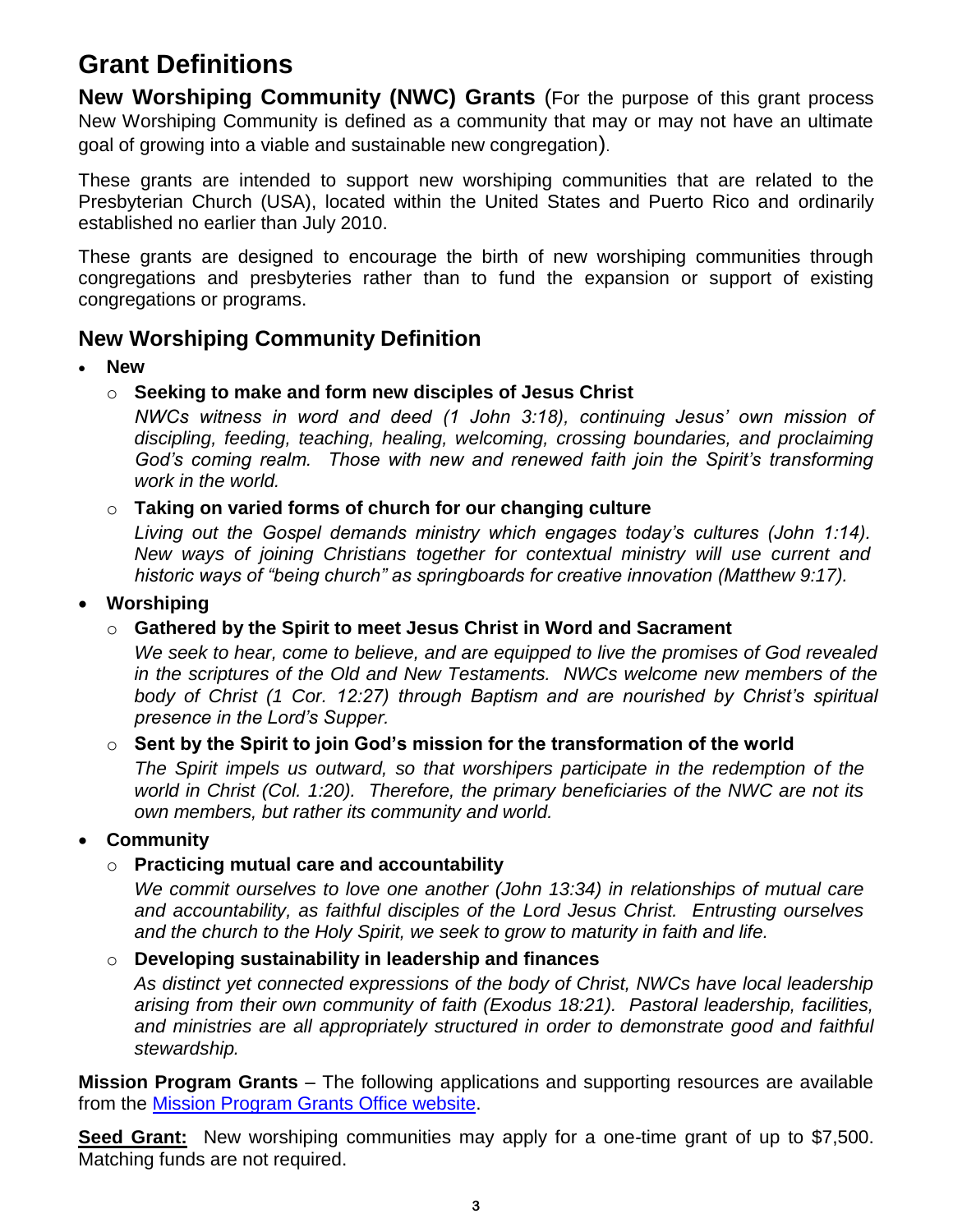For the purpose of the Seed grant, it is not a requirement for the Stated Clerk to have completed the Office of the General Assembly Church Change Form (CCF) on behalf of the project to be supported. However, it is a requirement for the Stated Clerk to complete the CCF prior to applying for the Investment Grant.

**Investment Grant:** All new congregations begin as new worshiping communities but not all new worshiping communities will become congregations. This grant is intended to help you develop the direction in which your ministry will grow.

At least one year after receipt of a Seed Grant, a one-time Investment Grant of up to \$25,000 is possible and will provide for the next eighteen months. Approval of Investment Grants is conditioned upon real progress toward completing the tasks set forth in **Starting New** [Worshiping Communities.](https://www.presbyterianmission.org/ministries/1001-2/mission-program-grants/grant-writing-materials/) Investment Grants ordinarily require a dollar-for-dollar match provided by the combined contributions of the partner congregation and presbytery and/or synod. In-kind contributions for the match are acceptable. Waivers of the match will be considered on a case-by-case basis, upon request.

**Growth Grant:** The Growth Grant supports and encourages new worshiping communities whose process of faithful discernment has led them to establish a new ministry, responsive to the needs of a new group of people with the ultimate goal of growing a viable, sustainable, Christ-centered, and PC (USA)-related community.

At least eighteen months after receipt of an Investment Grant, a one-time Growth Grant of up to \$25,000 is possible and will provide for the next eighteen months. Approval of a Growth Grant is conditioned upon significant progress being made toward meeting the goals and objectives as outlined in the Investment Grant proposal. A dollar-for-dollar match provided through presbytery and/or synod is ordinarily required. In-kind contributions are acceptable and waivers of the match will be considered on a case-by-case basis, upon request.

While the dollar-for-dollar match is a requirement for the Investment and Growth Grants, the source of those funds may be provided through a mid council, by a congregation, clusters of congregations, individuals outside or within the new worshiping community and other sources deemed appropriate by the mid council providing oversight.

**Health Insurance Grant:** This grant program provides supplemental funding to the partner congregation and/or presbytery in support of new church organizing pastors or new worshiping community leaders who would not otherwise be able to afford health insurance. These grants are limited to new congregations and new worshiping communities that are related to the Presbyterian Church (USA), are located within the United States and Puerto Rico and were ordinarily established no earlier than July 2010.

Presbyteries may apply at any time on behalf of new congregations and new worshiping communities for an annual grant of up to \$1,500. This grant is twice renewable, for a total of three years, upon approval of an application each year. Subsequent year grants require reapplication one year from when funding is received. A dollar-for-dollar match provided through the partner congregation and/or presbytery is ordinarily required. Waivers of the match will be considered on a case-by-case basis.

If a new congregation or worshiping community has not previously been approved to receive a Seed Grant or is applying for an Investment Grant, it is a requirement of the Health Insurance Grant for the presbytery Stated Clerk to complete the Church Change Form prior to making application.

However, if a new congregation or worshiping community has been approved to receive a Seed Grant, it is not a requirement of this grant for the Stated Clerk to complete the Office of the General Assembly Church Change Form on behalf of the project to be supported.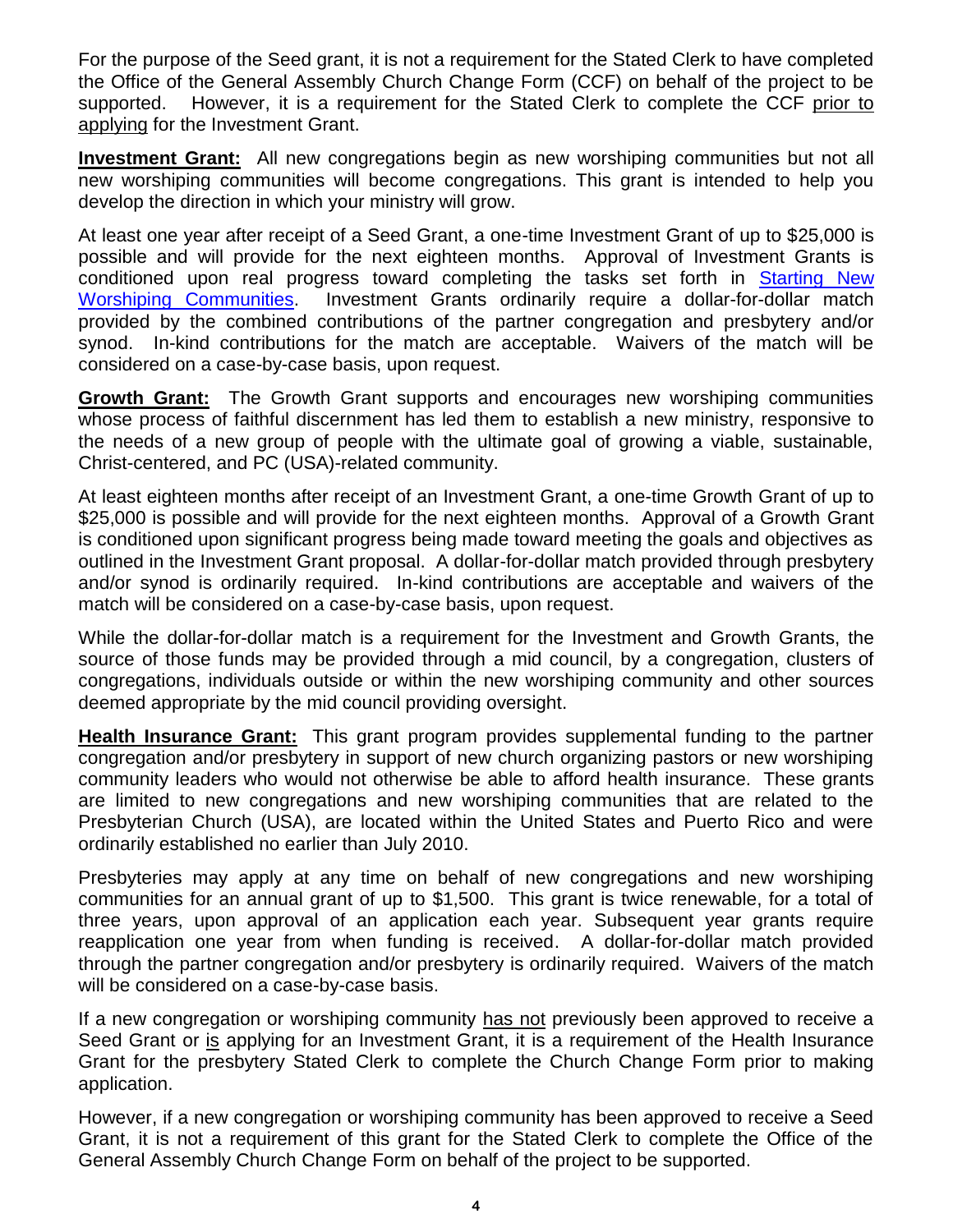**Note:** No one project may receive more than \$57,500 in total grant assistance. The Health Insurance Grant does not figure into this amount since it is designed to assist individual leaders.

**Presbytery Grant for Congregational Transformation:** This ordinarily is a one-time grant of up to \$50,000 in support of presbytery efforts to build the capacity and framework to encourage and enable continual congregational transformation. The application form includes a readiness assessment tool that provides the presbytery an opportunity for self-examination as it begins the challenging task of leading transformational change.

The first-year lump-sum payment will be for up to \$30,000 and, assuming satisfactory progress has been made toward meeting stated goals, a second-year lump-sum payment of up to \$20,000 will be disbursed. A dollar-for-dollar match provided through presbytery and/or synod is required but waivers will be considered on a case-by-case basis, upon request. This grant is not intended to provide funding for congregational-level transformation efforts.

## **Sources of Funds**

Funding for grants is provided by interest earned on Church Loans and other endowments. The disposition of funds is made in accordance with the donor's instructions.

## **Application Procedures**

Applications are to be prepared, approved and submitted by a presbytery and/or synod to the grants office. The MDRC will review and make funding decisions. Staff is not authorized to prejudge the decisions of the MDRC.

Grants office staff support the efforts of the MDRC and the applicants by being available to answer questions and provide guidance concerning the grant application criteria, the process to be followed when preparing a proposal, and other related application information.

Staff and coaches of the Presbyterian Mission Agency, Theology Formation & Education and the Racial Equity & Women's Intercultural Ministries Areas are available for consultations to answer questions and provide guidance in the design of the project and feedback concerning the content of the proposal.

If a mid council cannot fulfill any of the requirements of the grant program, a request for waiver may be submitted with the application.

#### **Project Criteria**

#### **The Ministry Plan Should:**

- Represent new work in the areas of new worshiping communities or presbytery-level congregational transformation;
- Demonstrate its commitment to witness the Gospel of Jesus Christ;
- Relate to the life and development of the surrounding community and respond, within the context of the Gospel of Jesus Christ, to human needs not otherwise being adequately met;
- Involve appropriate partners in planning and funding the project.

#### **The Operating Income and Expense Budget, if required, Should:**

- Include an itemized and balanced income and expense operating budget for the full grant period. The budget is to include income amounts from the new worshiping community, partner congregations, mid councils, the Presbyterian Mission Agency and other sources;
- As an expression of connectional stewardship, it is a requirement for Growth Grant proposals that at least 5% of a new worshiping community's operating budget be directed to Basic Mission Support. The proposal should also exhibit a clear desire to be generous by committing an additional 5% of their operating budget in support of those outside the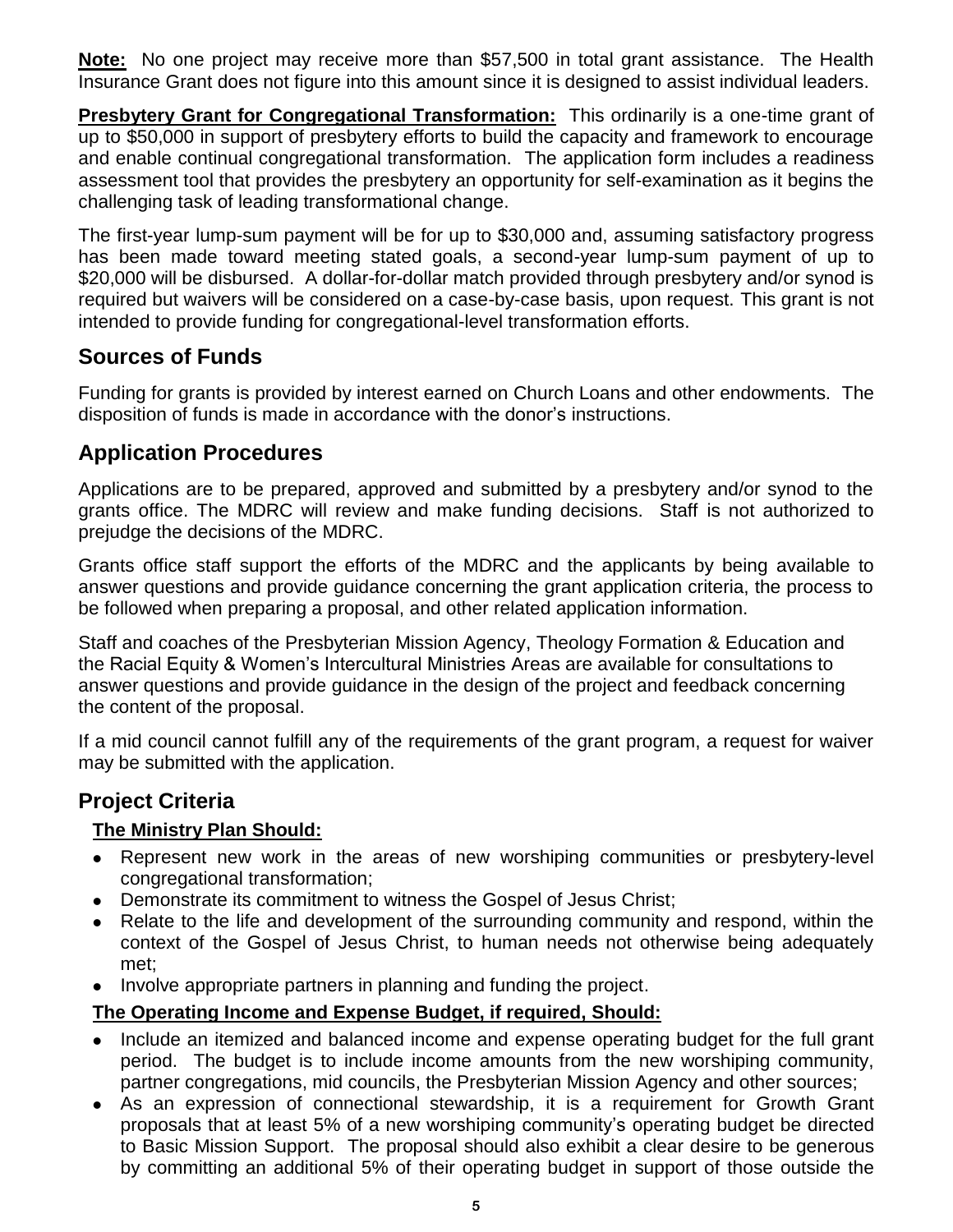congregation through local, national and global mission work.

- Basic Mission Support is the total of all monies given to mid councils and Presbyterian Mission Agency entities, including payments toward the mission budgets of these entities.
- Proposals should describe how the project will continue to be financially supported following the completion of the grant.
- As an expression of connectional stewardship, it is encouraged that grant recipients remember to "pay it forward" to the Extra Commitment Opportunity account found at [http://www.presbyterianmission.org/donate/e051547/.](http://www.presbyterianmission.org/donate/e051547/) Your support will help provide future funding for the establishment of new worshiping communities such as your own, and to mid councils that wish to build the capacity to enable continual congregational transformation. Please help to continue this important work for the Kingdom of God*.*

## **Mid Council Required Documentation**

Mid councils participating and giving oversight and assistance must provide on a single separate page, a concise and independent evaluation of the current status of this NWC. Also, describe how you are maintaining regular contact with the NWC and your plan for continued support to help ensure sustainability in the following areas.

- What arrangements have been made for liability / indemnity insurance for the NWC?
- How and where will memberships through baptism be recorded?
- How will the mid council oversee the administration of the sacraments?
- How will the NWC receive charitable donations and their donors receive acknowledgement for their gifts?
- What is the plan for sustaining leadership and resources in the NWC, such as finances and talent?
- How is the link between the NWC coach and the sponsoring session being maintained? Date of Presbytery representative(s) meeting with NWC:

#### **Grant Guidelines**

- **Project Leadership:** The Seed and Investment Grants will support a project with a project leader. The Growth Grant will support ministries with a pastor, including a tentmaker, a stated supply, a designated pastor, a Commissioned Ruling Elder, a co-pastor, or an interim pastor. The Growth Grant will not support an interim pastor appointed at the *onset* of a project. The New Worshiping Community grants will not support a mid council or Presbyterian Mission Agency staff person. Disbursement will normally be made in accordance with the start date of the leader.
- **Unexpended Grant:** The grants support the specific project for which it has been approved. Any portion of a grant not expended for the approved project should be returned to the grants office.
- **Funding Interruption:** If a project is on hold, either initially or during the term of funding for a period of twelve months, presbytery leadership may be asked to resubmit an updated proposal.
- **Funding Conditions:** A project is not able to receive its funding until any conditions placed on the project by the MDRC are fulfilled.
- **Defaulted Loans:** Where a borrower or guarantor has received a loan from the Church Loan Program and where that loan is 90 days or more delinquent in payment, a mutually acceptable repayment plan must be approved the Director of Credit Operations of the Presbyterian Investment & Loan Program before new grants are disbursed.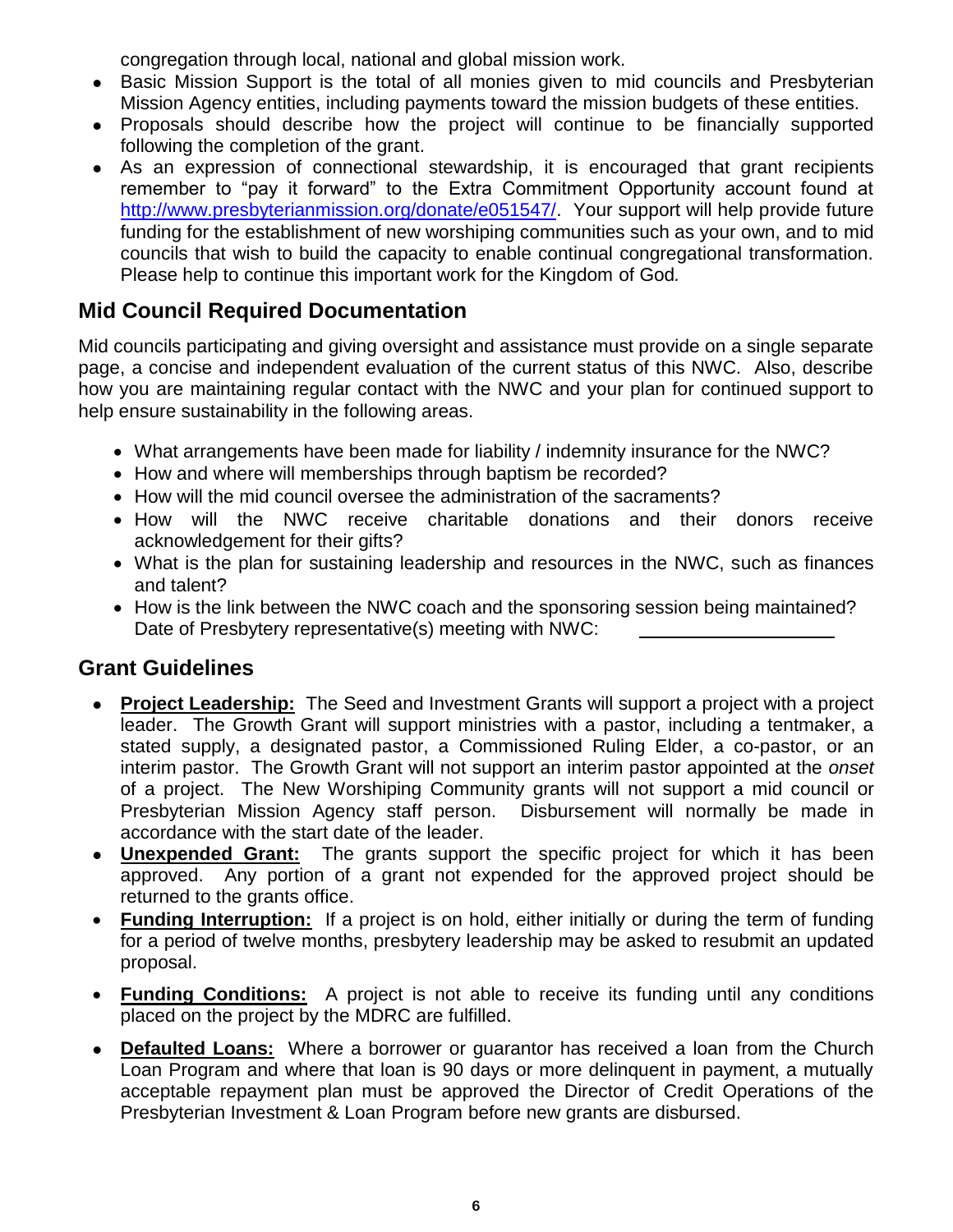## **Progress Reports**

Seed Grant recipients are to submit a progress report in narrative form at the conclusion of the one-year term of funding.

Investment and Growth Grant recipients are to submit a progress report describing the project's progress in reaching its goals and objectives at the end of the eighteen-month funding period. A progress report form will be provided by the Mission Program Grants office.

Presbytery Grant for Congregational Transformation recipients are to submit a progress report describing the project's progress in reaching its goals and objectives prior to the beginning of the second year of funding. A progress report form will be provided by the Mission Program Grants office.

Payment of subsequent grant requests from within a given presbytery is dependent upon receipt of final progress reports for funded projects. The Grants Team members and the Associate for Mission Program Grants review the progress reports to ensure that future disbursements are appropriate and for learnings that may be beneficial to other projects that apply for assistance.

## **Action Appeals**

If a mid council is dissatisfied with a decision made by the MDRC, an appeal which sets forth clear reasons why the committee should reconsider its decision may be submitted through the grants office.

## **Additional Funding Requests**

The MDRC does not ordinarily consider requests for funding in addition to the amount originally allocated to a given project.

### **Requirements for Funding**

- 1. For the purpose of the New Worshiping Community Seed Grant, it is not a requirement for the Stated Clerk to have completed the Office of the General Assembly Church Change Form (CCF) on behalf of the project to be supported. However, it is a requirement for your Stated Clerk to complete the CCF prior to applying for the New Worshiping Community Investment grant.
- 2. It is a condition of funding for Investment and Growth Grants that the leader be connected with a coach. If the project does not already have a coach, the 1001 New Worshiping Communities Ministry has a network of coaches available. For information about starting the process to be connected with a coach, fill out the Coaching Application form at <https://www.presbyterianmission.org/ministries/1001-2/coaching/> or contact The Rev. Jeff Eddings by email at [jeff.eddings@pcusa.org.](mailto:jeff.eddings@pcusa.org)
- 3. It is a condition of funding for Growth Grants that the leader(s) attend a "Discerning Missional Leadership: A Potential Church Planters Assessment". For more information about Church Planters assessments, please contact Eva Slayton in the 1001 NWC Initiative Office, by calling (888) 728-7228, X5244 or by email at [eva.slayton@pcusa.org.](mailto:eva.slayton@pcusa.org) Eva will be able to help you schedule your assessment.

## **Consultants for Transformation**

Presbytery Grant for Congregational Transformation recipients may wish to use a consultant. For recommendations, please contact the Rev. Kathryn Threadgill, Presbyterian Mission Agency, by calling (888) 728-7228, X5085 or by e-mail at [kathryn.threadgill@pcusa.org.](mailto:kathryn.threadgill@pcusa.org)